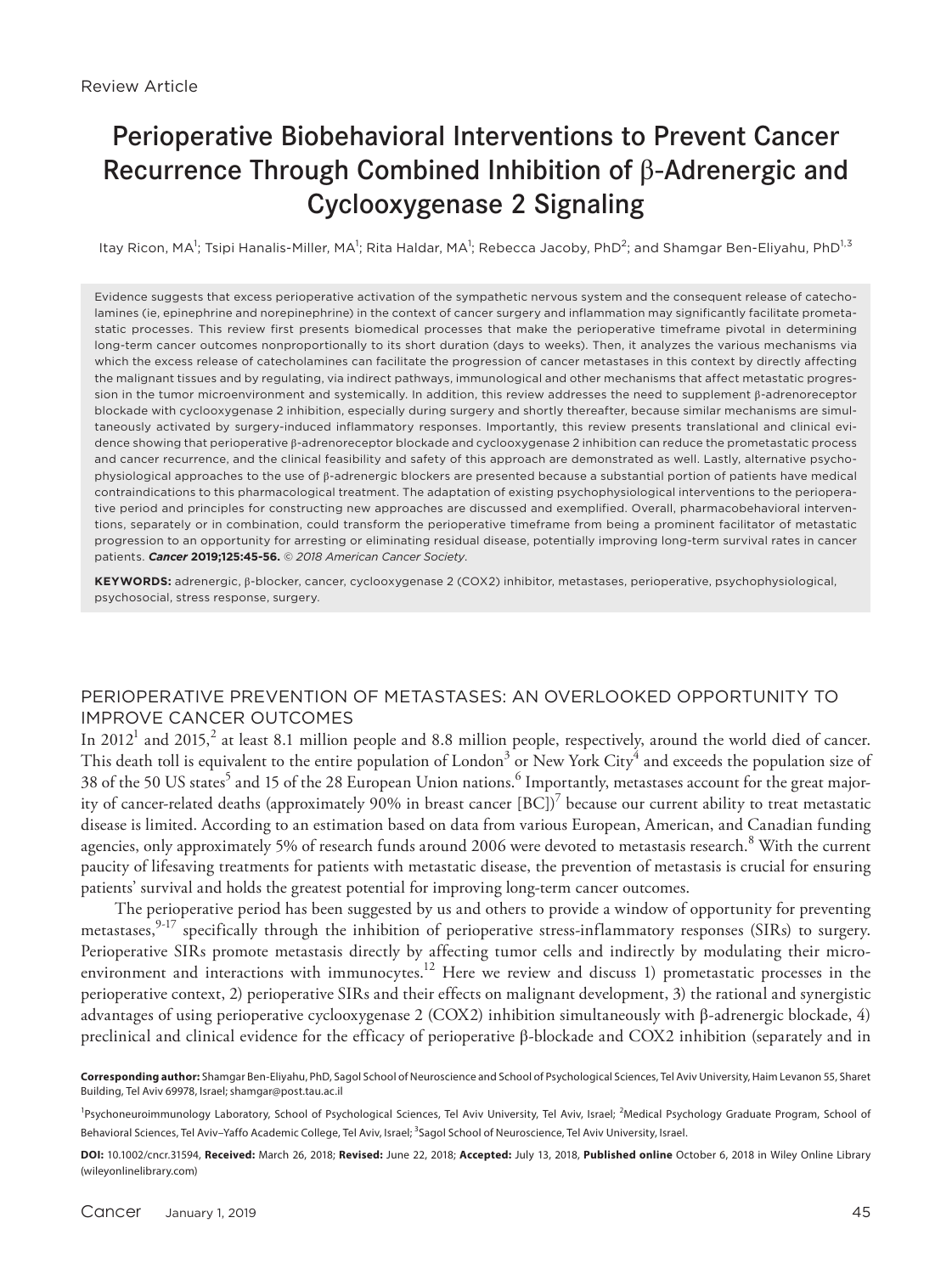combination), and 5) possible utilization of psychophysiological interventions when β-blockade is medically not feasible or to accompany and improve drug treatment.

## THE PERIOPERATIVE CONTEXT: INTENSE PROMOTION OF METASTASIS

An array of perioperative processes have been shown in animal studies to promote postoperative metastatic disease. Among these are 1) psychological distress, $^{18,19}$ 2) the use of specific anesthetic and/or analgesic agents and techniques,<sup>20,21</sup> 3) the incision itself and mechanical manipulation of the tumor and its blood vessels,  $22-24$ 4) hypothermia,  $25$  5) blood transfusions,  $26$  and 6) nociception and pain. $^{27}$  Human studies also have provided causal evidence for the significance of the perioperative period. For example, clinical trials using low levels of interleukin 2 (IL-2)<sup>28,29</sup> or progesterone<sup>30</sup> during the short perioperative period have improved overall survival rates for patients with various types of cancer. Accordingly, we and others have suggested the **perioperative period** as a window of opportunity for arresting postsurgical metastasis.<sup>8,10,12-14,16,31-35</sup>

The aforementioned prometastatic processes are initiated before, during, or after surgery, and some are maintained throughout the entire perioperative period. These processes and the consequent neuroendocrine SIRs that they elicit have been shown to affect tumor cells directly and indirectly through, for example, their impacts on immunity and the malignant microenvironment.<sup>12</sup> The fact that these relatively short-acting processes (in terms of the disease course) are capable of inflicting long-term cancer outcomes, as detailed later, indicates that the short perioperative period is a sensitive and critical timeframe in which metastatic disease may either be promoted or inhibited by a variety of physiological perturbations.<sup>36</sup> Evidence from animal studies lends strong support for this claim and shows that surgery per se enhances tumor cell retention in the lungs, liver, and other target organs,<sup>22,24,37-40</sup> promotes the development of preexisting micrometastases, and increases the postsurgical metastatic load.<sup>24,22</sup> Interestingly, the elimination of the primary tumor may either suppress or enhance progression of minimal residual disease  $(MRD)^{42}$ by eliminating various progrowth and/or antigrowth and angiogenic factors systemically secreted by the primary tumor. Accordingly, the perioperative period is suggested to be a window of opportunity for influencing the fate of MRD toward fast progression and metastatic outbreak or, alternatively, toward a dormant state or elimination.

Researchers and clinicians are currently studying such perioperative processes and medical routines with the aim of preserving the **beneficial effects** of surgery while diminishing its deleterious, prometastatic effects.15,16,31,34,43 Of much recent interest are the use of neuro-axial techniques or regional block, $16,31,44,45$  the use of deoxyribonuclease to inhibit the formation of neutrophil extracellular traps,<sup>46</sup> and the perioperative blockade of inflammatory and sympathetic responses,<sup>12,16,43,47</sup> which are detailed later. These endeavors, if successful, may have a profound impact on the course and outcomes of disease.

## PERIOPERATIVE SIRs AND THEIR EFFECTS ON METASTASIS

The psychological (eg, fear, anxiety, and fatigue) and physiological effects (eg, incision) of having cancer and undergoing oncological surgery result in perioperative SIRs, which are prominently characterized by excess secretion of catecholamines (CAs; ie, epinephrine [Epi] and norepinephrine [NE]) and prostaglandins (PGs) together with the release of other ligands such as corticosteroids and opioids.<sup>12</sup> These responses are adaptive in coping with naturalistic stressful conditions<sup>48</sup> and also play a role in tissue repair and healing, yet they unfortunately also facilitate many prometastatic processes.<sup>15,17</sup> Although many aspects of stress and inflammation are involved in promalignant processes, here we focus on β-adrenergic signaling and COX2-mediated synthesis of PGs because 1) both have been consistently shown to be key mediators of the impact of stress and surgery on cancer progression and 2) both can be safely addressed clinically with well-established therapeutic agents (ie, propranolol and etodolac; discussed later).

# *CAs and PGs: Their Role in Perioperative SIRs and Cancer Biology*

CAs are secreted in response to sympathetic nervous system (SNS) activation both locally from SNS nerve fibers (releasing NE) and systemically from the adrenal medulla (mostly Epi). $49$  Sympathetic signaling regulates the activity of various cell types,  $50$  including epithelial and most lymphoid and myeloid immune cells, at different sites of cancer initiation and/or progression.<sup>34,51-55</sup> Many tumors are innervated by the SNS, express adrenoceptors, and exhibit higher levels of CAs than their surroundings.<sup>54</sup> Importantly,  $β$ -adrenergic signaling has been shown to increase inflammation, angiogenesis, and tumor invasion capacity,<sup>56</sup> predominantly through the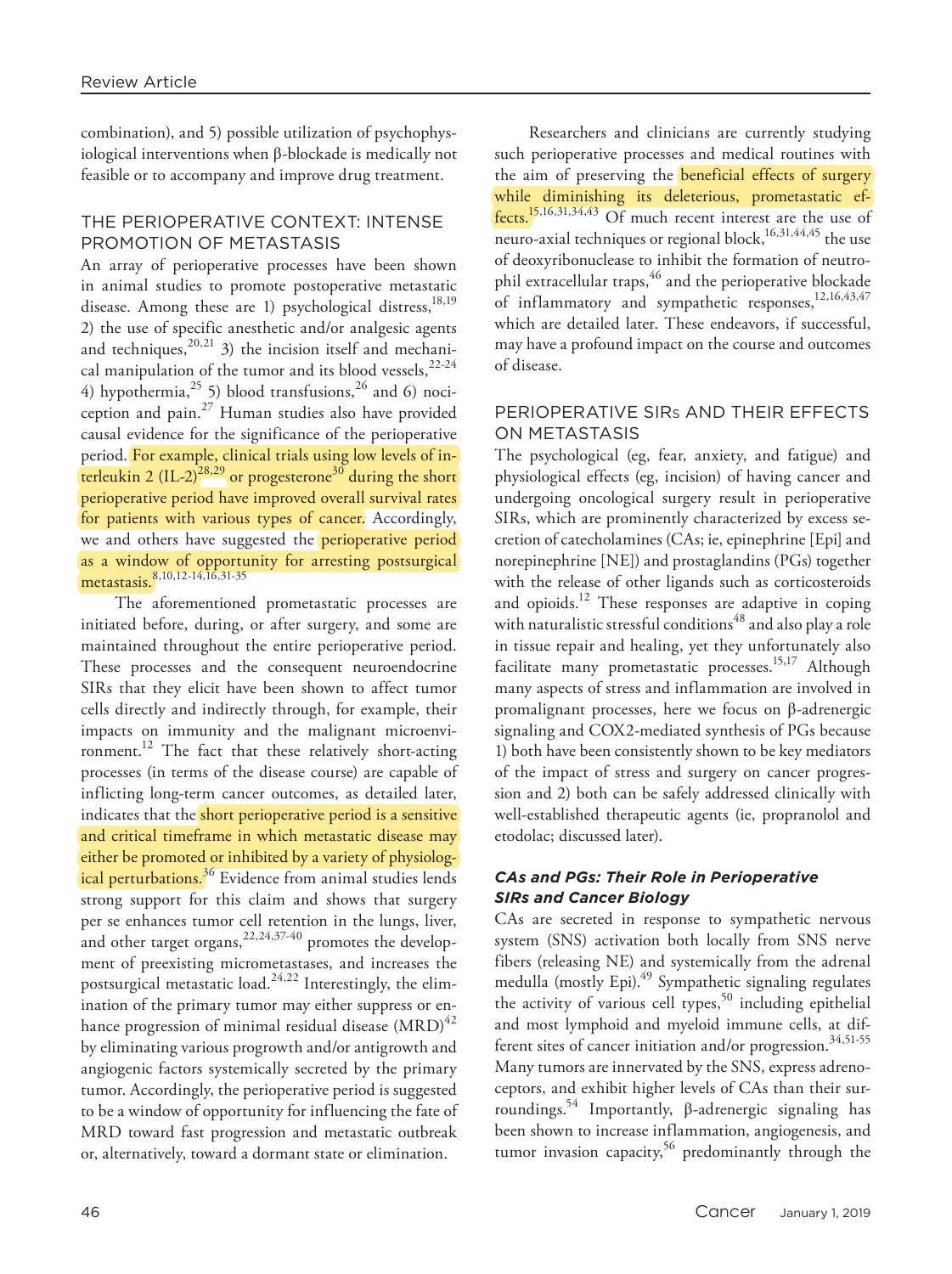cyclic adenosine monophosphate (cAMP)–protein kinase A (PKA) pathway.<sup>49</sup>

CAs bind to  $\alpha$ 1-,  $\alpha$ 2-,  $\alpha$ 3-,  $\beta$ 1-,  $\beta$ 2-, and  $\beta$ 3-receptors. Preclinical and clinical studies have mostly implicated β1- and β2-adrenergic receptors in cancer's progression, although β3- and α-adrenoceptors may also play a role in tumor progression (for a review, see Cole et  $a^{54}$ ). Congruently, preclinical evidence implicates β2-adrenoceptors as the major adrenergic signaling pathways in a variety of tumors and immunocytes<sup>49,52,53,57-60</sup>; thus, β2-blockade may be essential in counteracting adrenergic signaling.<sup>14,54</sup> It was suggested that β-blockers could potentially be selected on the basis of tumor expression of different β-adrenoceptors,49 and accordingly, we suggest that an assessment of the receptor profile in malignant tissue (extracted at biopsy) could improve optimal perioperative treatment.

# *Perioperative Costimulatory and Synergistic Effects of CAs and PGs on Prometastatic Processes*

The inflammatory and adrenergic responses, though distinct in their pathways, can act synergistically and potentiate each other.14,40,64 For example, SNS activation can promote the metabolism of arachidonic acid<sup>49</sup> (the building blocks of PGs) and facilitate the synthesis of PGE2, $^{40}$ and inflammation can sensitize receptors that convey nociception and consequently induce a sympathetic response $^{65}$  (see Fig. 1). Importantly, in some cases, the prometastatic effects of adrenergic signaling have been shown to be dependent on PGE2 synthesis.<sup>40</sup> Recently, Muthuswamy et  $al^{64}$  reported that COX2 inhibition abolished in vitro immunosuppressive effects induced by either Epi or NE on CD8+ T cells. Furthermore, they showed that chronic stress upregulated COX2 expression in mice and that exposure to Epi/NE induced similar in vitro changes in human breast and colon tissues, effects that were inhibited by the COX2 inhibitor celecoxib. It is noteworthy that the activation of both adrenergic and prostanoid receptors also converges to the same intracellular mechanisms (eg, activation of the cAMP-PKA pathway), $49$  and thus they can exert their influence either separately or through their combined effect, which may exceed their individual potency in promoting metastasis, as indeed was shown by Muthusamy et al. In addition, animal studies conducted by us have provided evidence that antagonizing each drug alone may have beneficial effects, yet the combined blockade of adrenergic signaling and PG synthesis has repeatedly been shown to have antimetastatic effects superior to the effects of either drug alone.<sup>9,12</sup> Often, the combined blockade has been the only effective approach.<sup>22,66,67</sup>

SIRs are also known to be induced as an anticipatory response to threatening events,  $^{17,54,68}$  including public speaking<sup>69,70</sup> and skydiving.<sup>71</sup> Their impacts include elevated levels of Epi, NE, cortisol, and inflammatory cytokines (eg, C-reactive protein and IL-6) alongside immune perturbations. Importantly, similar effects are evident a day before surgery<sup>72</sup> in, for example, BC patients.<sup>68</sup>

Taken together, the preoperative onset of SIRs and their synergistic nature suggest that a combined blockade of these responses should be initiated before surgery to effectively counteract their deleterious effects on cancer progression. It has been hypothesized by us and others that such a blockade will be more efficacious in the initial stages of metastatic development.<sup>12,16,73</sup> Such a state exists in many cancer patients during the perioperative period because MRD in most operated patients is in the form of scattered single tumor cells or micrometastases.

## *Perioperative SIRs and Their Effects on Metastasis*

Both CAs and PGs can directly affect the malignant tissue. The activation of prostanoid or adrenergic membrane receptors in malignant tissue increases levels of cAMP and through it modulates the activation of many transcription pathways. Among these are pathways known to promote metastatic processes, including nuclear factor κB (NF-κB), signal transducer and activator of transcription 3 (STAT3), cyclic adenosine monophosphate response element–binding protein (CREB), activating protein 1 (AP-1), GATA1, activating transcription factor (ATF), and  $ETS<sup>49,74</sup>$  These pathways promote inflammation, angiogenesis, tumor invasion capacity, and epithelial-to-mesenchymal transition (EMT) by increasing tumors' secretion of various prometastatic proteins such as IL-6, IL-8, vascular endothelial growth factor, and matrix metallopeptidase 9 (MMP9) as well as the expression of various receptors (eg, epidermal growth factor receptor).<sup>49,54,74</sup> These processes affect many types of human cancers. For example, the secretion of proinflammatory IL-6 and IL-8 was recently shown in animal models to directly promote the metastasis of sarcomas and carcinomas by enhancing tumor cell migration and motility.<sup>75</sup> Their secretion by tumors was recently suggested to maintain micrometastatic growth before primary tumor excision (R. Haldar and L. Shaashua, Oral communication, October 2017). In addition, a prominent direct effect of both PGs and CAs on tumor cells is the induction of EMT, which is considered a key step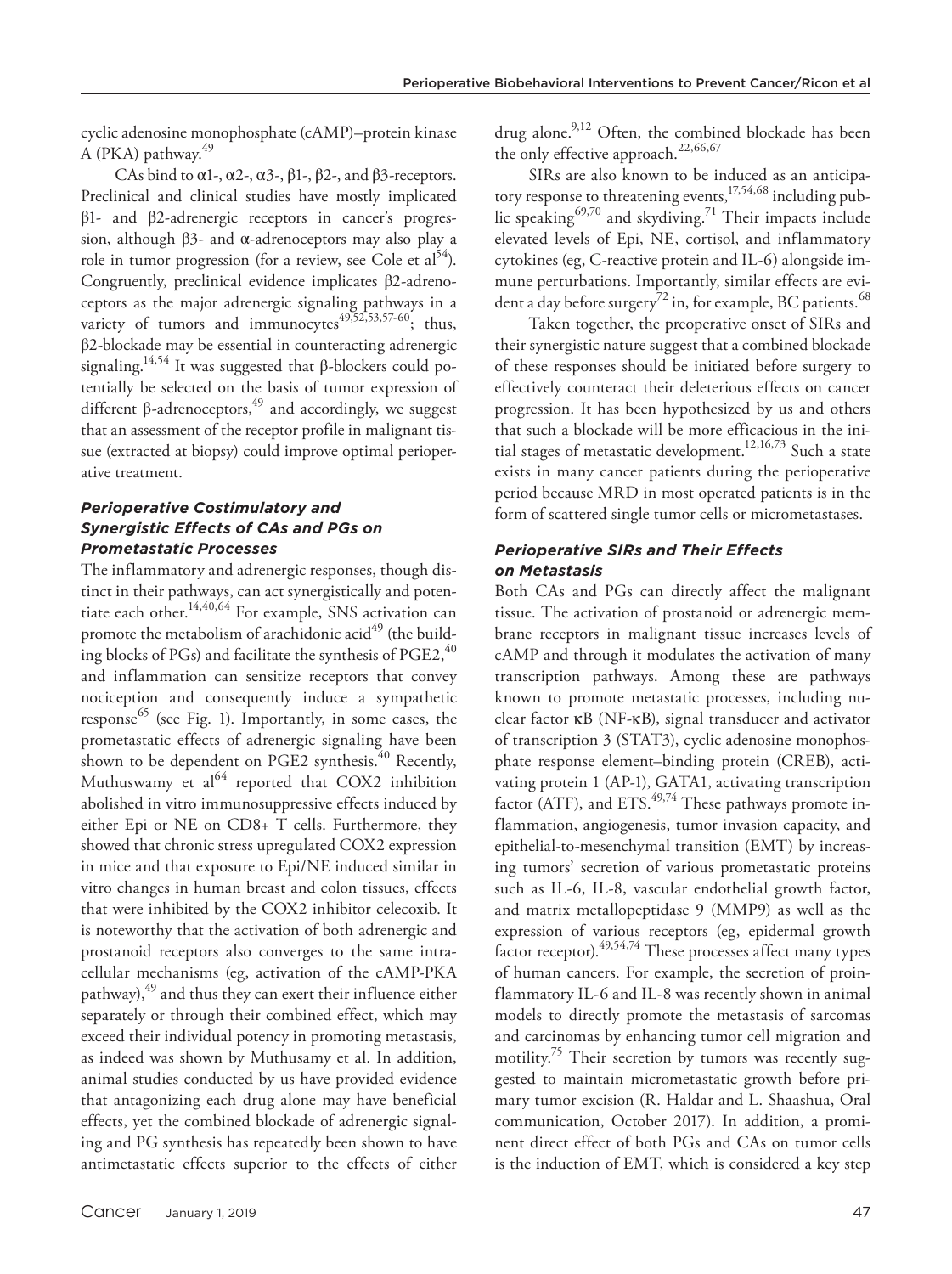

Figure 1. Vicious stress-inflammatory cycle. Psychological stress (eg, fear and anxiety) leads to the release of Epi and NE by SNS nerve fibers and adrenal medulla. The release of Epi and NE promotes the metabolism of arachidonic acid, which leads to PG synthesis, which in turn induces inflammation and pain and leads to further SNS activation. The cAMP-PKA pathway is activated by both PGs and CAs; this leads to diverse prometastatic transcription factor activity (eg, through CREB and NFkB) in tumor cells and their microenvironment and, in various immune cells, promotes prometastatic tumor cell characteristics while reducing the host environment capacity for arresting metastasis. Together, these processes lead to successful tumor cell survival, EMT, migration, invasion into adjacent or distant tissue, inflammation, and angiogenesis, and this results in accelerated growth of metastases (for details, see the Perioperative Costimulatory and Synergistic Effects of CAs and PGs on Prometastatic Processes, Direct Effects of SIRs on Metastasis, and Indirect Effects of SIRs on Metastasis sections). CA indicates catecholamine; cAMP, cyclic adenosine monophosphate; CCL2, C-C motif chemokine ligand 2; COX, cyclooxygenase; CREB, cyclic adenosine monophosphate response element–binding protein; CTL, cytotoxic T cell; ECM, extracellular matrix; EMT, epithelial-to-mesenchymal transition; Epi, epinephrine; IL, interleukin; MMP, matrix metallopeptidase; NE, norepinephrine; NFkB, nuclear factor κB; NK, natural killer; PG, prostaglandin; PKA, protein kinase A; SNS, sympathetic nervous system; STAT, signal transducer and activator of transcription; TF, transcription factor; VEGF, vascular endothelial growth factor. \* Both stressors can occur simultaneously.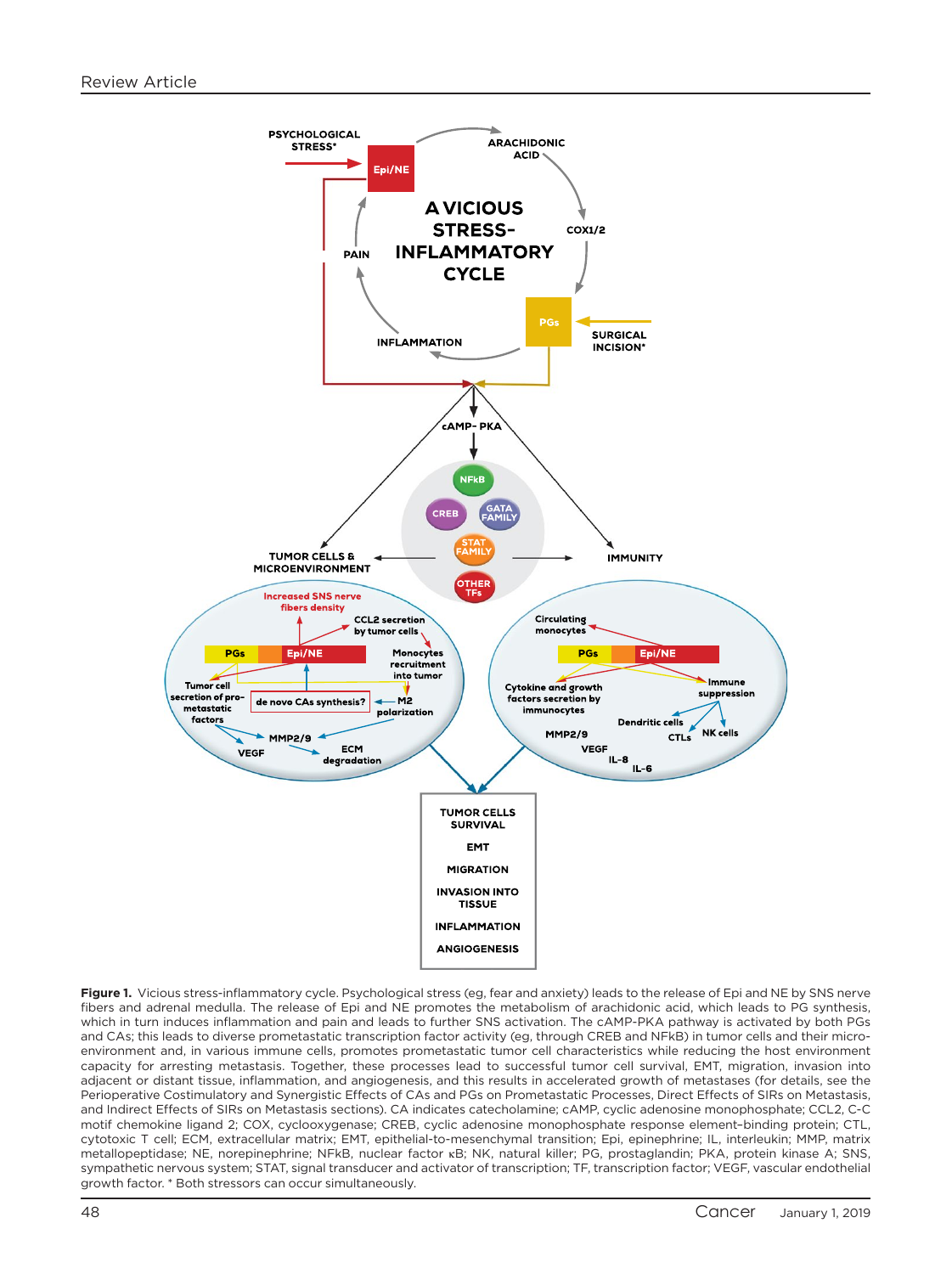in the metastatic process.<sup>16,54,62</sup> Importantly, COX2 inhibition was recently shown in vitro to reverse EMT in colorectal and non–small lung cancer cell lines, $\frac{7}{6}$  and β-adrenergic signaling was shown to promote  $EMT<sup>77</sup>$ Taken together, the data show that PGs and CAs directly induce prometastatic changes in tumor cells.

#### *Perioperative SIRs and Their Effects on Metastasis*

Prostanoid and β-adrenergic signaling modulates a number of immune processes in a manner that facilitates metastatic progression.12,16,17,43 Adrenergic signaling increases the numbers of monocytes in the circulation<sup>54</sup> and stimulates tumor cells to secrete chemokines (eg, colony stimulating factor 1 [CSF1] and C-C motif chemokine ligand 2 [CCL2]), which attract monocytes to infiltrate the tumor and evolve into macrophages.<sup>58,78</sup> Within this tumor microenvironment, β2-adrenergic signaling polarizes macrophages to acquire M2-like characteristics and to suppress M1-like characteristics<sup> $\prime$ 9</sup> and thereby transforms them into cancer-promoting tumor-associated macrophages, and PGs have been shown to enhance this polarization through the CREB-KLF4 pathway.<sup>80</sup> Importantly, macrophages that exhibit M2like characteristics have been shown to suppress cellmediated immunity and promote tumor extravasation and metastasis<sup>79</sup>; they have a pertinent role in tumor progression, especially in its early stages.<sup>54</sup> Indeed, chronic stress has been reported to induce an accumulation of tumor-associated macrophages in tumors and to upregulate their prometastatic gene expression (eg, transforming growth factor  $β$  [TGF- $β$ ] and COX2).<sup>81</sup> Notably, macrophages are capable of producing de novo CAs in vitro after lipopolysaccharide-induced stimulation and in vivo in response to cold exposure, $82$  and this provides a possible non–SNS-dependent source of adrenergic signaling within the tumor microenvironment.<sup>79,83</sup> In addition, β-adrenergic activation increases expression of COX2 and PGs in primary bone marrow–derived macrophages and human monocyte–derived macrophages.<sup>84</sup>

Adrenergic signaling also reduces lymphocyte numbers in the lungs' marginating pool (within the pulmonary capillaries),  $67$  where circulating tumor cells can be trapped and destroyed, and reduces lymphocyte infiltration into tumor tissues.<sup>54</sup> Many immunocytes, including macrophages, natural killer (NK) cells, and cytotoxic T cells, express receptors for PGs and CAs.15,48,50,59,63,85 Activation of these receptors often suppresses their cytotoxicity (NK cells<sup>18,86</sup> and cytotoxic T cells<sup>57,63</sup>) and may induce a Th2 dominant profile in the Th1/Th2

cytokine balance, suggested to be pro-metastatic.<sup>16</sup> Thus, adrenergic and PG signaling affects both the numbers and killing capacity of immunocytes in critical compartments of the circulation and within the tumor microenvironment.

In addition to directly affecting immunocytes, PG and β-adrenergic signaling promotes other prometastatic changes in the tumor microenvironment. PGs cause immune and tumor cells to secrete MMP2 and MMP9; this leads to extracellular matrix degradation, which facilitates tumor cell extravasation.<sup>78</sup> Platelet activity is known to be influenced by COX1 activation, and emerging evidence suggests that platelets are involved in various prometastatic processes, including the suppression of NK cell cytotoxicity, the secretion of growth factors, the shielding of tumor cells, and the facilitation of tumor migration and invasion.87 Furthermore, chronic stress and specifically sympathetic activation were shown to increase lymphatic vascular density and lymphatic flow in various animal models (and also lymphatic flow in humans).<sup>84</sup> These changes were shown to be related to an increased cancer cell presence in lymphatic circulation and lymphatic nodes and were correlated with increased lung metastases. Importantly, these changes were blocked either by a nonselective β-blocker or by a COX2 inhibitor.<sup>84</sup> Another prominent effect of adrenergic activation is the increase in the density of SNS nerve fibers within the tumor microenvironment.<sup>88</sup> Thus, separate and combined effects of PGs and CAs, driving tumor cell dissemination, migration, and survival, are involved in microenvironment changes.

Overall, PG and β-adrenergic signaling promotes a systemic prometastatic environment, facilitates macrophage recruitment into the tumor microenvironment and promotes their M2 phenotype, facilitates tumor EMT, induces prometastatic changes in the lymphatic system, and acts on the tumor and its microenvironment to suppress cell-mediated immunity and to promote inflammation, angiogenesis, migration, and tumor cell survival. During the perioperative period, in which both CAs and PGs are elevated, these multifaceted effects may synergistically culminate in exerting deleterious, prometastatic effects.

## INHIBITION OF PERIOPERATIVE SIRs AND ITS EFFECTS ON METASTASIS

The biological rationale for perioperative inhibition of SIRs is robustly supported by translational studies.<sup>12</sup> These studies have shown decreased metastatic loads and increased survival rates in response to perioperative SIR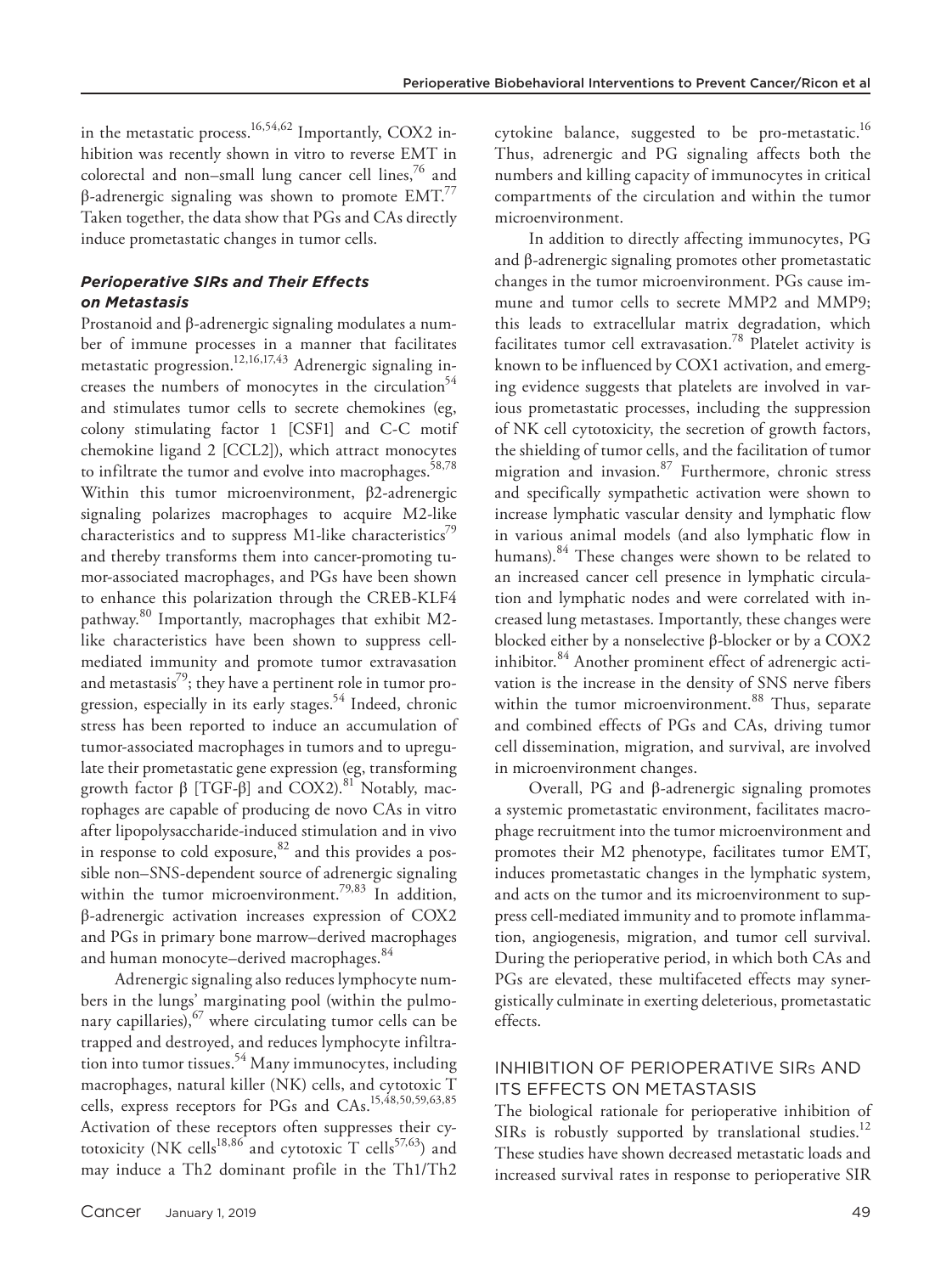inhibition in many tumor models. Importantly, although β-blockade and semiselective COX2 inhibition showed beneficial effects separately, their combined use was superior and, in some models, was the only effective approach; this was evident when the β-blocker propranolol was combined with the semiselective COX2 synthesis– inhibitor etodolac.12,22,33,66,67,84,89 Retrospective clinical studies have provided inconclusive results regarding incidental perioperative or chronic use of β-blockers, with several studies,  $90-92$  but not others,  $93,94$  reporting beneficial effects on long-term cancer outcomes, especially with respect to nonselective β-blockade. Perioperative COX inhibition also has provided inconclusive results, as recently reviewed by Cata et al.<sup>43</sup> Notably, aspirin, a nonselective COX inhibitor, was recently recommended for the prevention of colorectal cancer (CRC) in men at risk between the ages of 50 and 59 years. $95,96$ 

Our ability to draw definitive conclusions based on the aforementioned retrospective studies is limited by 1) the heterogeneity of the drugs used, 2) the types of cancer and cancer stages, 3) different definitions of the perioperative period, 4) the fact that retrospective studies rely on data for patients with various comorbidities,<sup>14,16,17,97</sup> and 5) an immortal time bias (a bias from the inclusion of treated patients who survived postoperatively before taking medication; see Weberpals et al<sup>97</sup> and Suissa<sup>98</sup>).

Although inconclusive, evidence seems to suggest an advantage for nonselective β-blockers (eg, propranolol)<sup>94,99,100</sup> and for both COX1 and COX2 blockade (eg, through the semiselective COX2 inhibitor etodolac).<sup>11,101</sup> It is our hypothesis that because of the abundance of both CAs and PGs during the perioperative period, the combined blockade would be expected to have more reliable and robust benefits.

# PERIOPERATIVE RANDOMIZED CONTROLLED TRIALS OF β-BLOCKADE OR COX2 INHIBITION: EFFECTS ON ONCOLOGIC OUTCOMES

Several perioperative randomized controlled trials (RCTs) are ongoing, and a few have already provided initial promising results regarding the effects of the inhibition of either CAs or COX signaling on cancer outcomes and on indices of inflammation and immunity.<sup>16,43</sup> Specifically, 2 RCTs using celecoxib (a selective COX2 inhibitor;  $n = 32$ <sup>102</sup> and low-dose aspirin ( $n = 40$ ),  $^{95}$  respectively, showed a slight reduction of systemic inflammatory markers (PG metabolites in urine) during cancer surgery and reduced PGE2 levels in the rectal mucosa of patients undergoing CRC screening.

Studying β-blockers, a recent pilot RCT  $(n = 22)^{91}$ treated patients with ovarian cancer with propranolol for a total of 5 perioperative days, with the treatment starting 2 days before surgery. The primary outcome was cancer antigen 125 (a biomarker indicating the tumor load), which exhibited a greater postoperative decline in treated patients versus the placebo group and whose levels remained lower for 1 to 3 weeks postoperatively but not thereafter.<sup>32</sup> In a recent RCT conducted by Ramondetta et  $al^{103}$  in patients with ovarian cancer  $(n = 32)$  undergoing either reductive surgery or neoadjuvant chemotherapy, a low dose of propranolol (10-20 mg twice daily), initiated 2 days before treatment, led to an overall improvement in quality of life, anxiety, and depression. Another RCT in patients with ovarian cancer, conducted by Thaker et al, $^{104}$  initiated propranolol administration  $3$  days before surgery (n = 84; 40 mg) twice daily) and continued treatment until the end of chemotherapy. Reductions in the serum levels of vascular endothelial growth factor, IL-6, monocyte chemoattractant protein 1 (MCP-1), and IL-8 were noted. In all of the aforementioned RCTs, treatments were well tolerated with no reported drug-related adverse events.

# PERIOPERATIVE CLINICAL STUDIES OF COMBINED β-BLOCKADE AND COX2 INHIBITION: EFFECTS ON ONCOLOGIC OUTCOMES

Simultaneous inhibition of sympathetic and inflammatory responses has rarely been studied clinically. Yet, emerging retrospective evidence and a few recent RCTs provide clear positive results in terms of both safety and short-term antimetastatic efficacy. In a recent retrospective study in patients with ovarian cancer, Dood et al<sup>105</sup> found that nonsteroidal anti-inflammatory drug (NSAID) or β-blocker use was correlated with lower mortality, and their synergistic use was correlated with greater positive outcomes.

We have recently conducted 2 RCTs assessing the effects of combined inhibition of COX2 and β-adrenergic signaling in patients with  $BC^{68}$  (n = 38) and CRC  $(n = 34).^{106}$  A combined regimen of propranolol and etodolac (or placebo) was initiated 5 days before surgery and continued for 5 days (BC) or 2 weeks (CRC) postoperatively. Propranolol was initiated at 20 mg twice daily, increased to 80 mg twice daily on the day of surgery, and decreased to 20 mg for the remaining period, whereas 400 mg of etodolac was given twice daily throughout the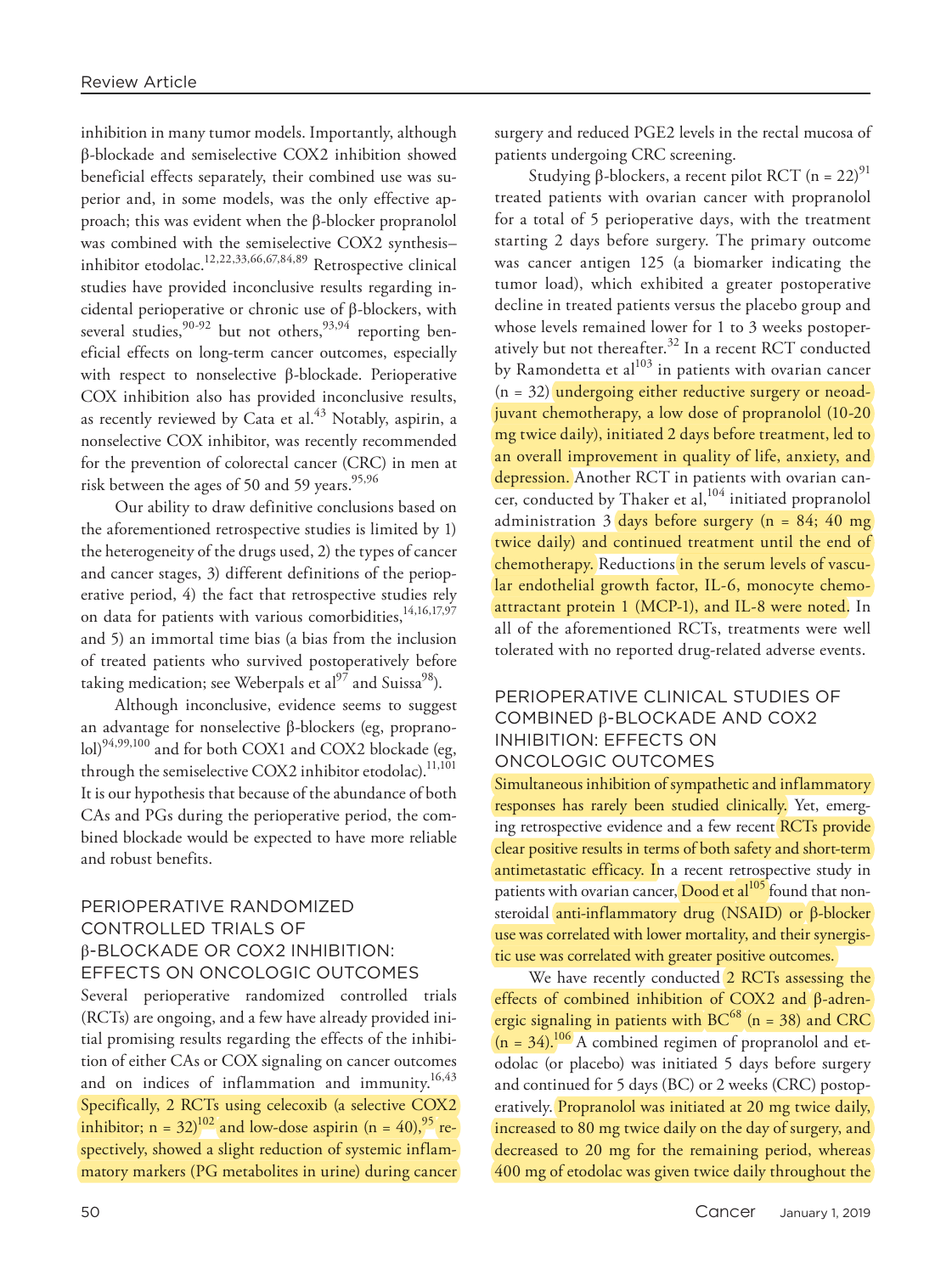treatment period. No drug-related adverse events were noted. In both studies, messenger RNA profiling of excised tumors showed decreased EMT; downregulation of the transcriptional activity of CREB, NF-κB, the GATA family, and STAT3; reduced presence of monocytes; and increased presence of NK cells in CRC tissue. In blood samples from BC patients, treatment reduced serum IL-6 and C-reactive protein levels, improved markers of NK cytotoxicity, and enhanced interferon-γ– and IL-12–induced production without affecting anti-inflammatory soluble factors (cortisol and IL-10). In the CRC study, 3-year follow-up showed large but statistically insignificant improvement in disease-free survival, and this suggested the long-term safety of the treatment. These findings clearly show the efficacy of this combined drug paradigm and suggest its metastasis-reducing impact, which should be tested in larger clinical trials.

It should be noted that safety concerns, including cardiovascular and cerebrovascular events and anastomotic leaks, have been raised about the perioperative use of NSAIDs and β-blockers. Yet, when appropriate exclusion criteria are used, the administration of propranolol in titration is initiated at least a few days before surgery, NSAIDs that target mainly COX2 are used, and a relatively short duration of treatment is maintained, many of the safety concerns (eg, cerebrovascular events or gastrointestinal bleeding) may be mitigated. Animal studies showed no deleterious effects of the drug treatment on anastomotic leaks.<sup>107,108</sup> In our own clinical trials described previously, no drug-related adverse events were noted, although only 34 patients were treated with the drugs. Also, the drug regimen that we have chosen takes into account the aforementioned recommendations and is based on effective standard doses used for other indications for propranolol and etodolac (eg, pain, anxiety, and hypertension). For a detailed discussion of safety concerns, please see the supporting information in Shaashua et al.<sup>68</sup>

Overall, preclinical and clinical evidence suggests that combined pharmacological inhibition of perioperative SIRs is superior to a separate blockade of either sympathetic responses or COX2 activity and may be necessary to effectively abolish the deleterious, prometastatic effects of perioperative SIRs.

# PSYCHOPHYSIOLOGICAL INTERVENTIONS

#### *Need for Perioperative Psychobehavioral Interventions*

Surgery, especially oncological surgery, is perceived by most people as a stressful event.<sup>32,109</sup> While waiting for surgery, most people feel confusion, fear of the unknown,

a lack of control, helplessness, and demoralization,<sup>110-112</sup> all of which can induce and increase stress or reduce a patient's capacity for coping with stress. As described previously, CAs secreted during stress also potentiate inflammation; thus, psychological stress can be expected to affect prometastatic pathways, including the cAMP-PKA pathway activated through adrenergic or prostanoid receptors. Hence, reducing psychological perioperative stress can be hypothesized to reduce postsurgical metastasis. There are at least 3 reasons for the need to reduce such responses through psychophysiological interventions rather than or in addition to pharmacological interventions. First, our recent experience with BC and CRC patients indicates that most patients have medical contraindications for the use of β-blockers and/or COX2 inhibitors, so alternative approaches should be considered.<sup>12</sup> Notably, it is possible that some of these contraindications could be weighed against the benefits of this drug regimen if this is indicated by large clinical trials. Nevertheless, some medical conditions may categorically prevent patients from receiving this treatment. These patients will require other forms of treatment. Second, although the combined perioperative use of propranolol and etodolac was effective in eliminating some preoperative stress responses, it did not prevent other responses, including increased cortisol and IL-10 levels before surgery.<sup>68,113</sup> A psychophysiological intervention may counteract aspects of the perioperative SIRs that are not inhibited by the pharmacological approach. Third, psychophysiological techniques could be practiced or could maintain their beneficial effects for an extended period and thus counteract

#### *Existing Perioperative Interventions*

riety of cancer treatments and personal hardships.

Existing preoperative or perioperative interventions can be classified into 3 main categories according to the focus of the intervention:

SIRs for months or even years after surgery alongside a va-

- 1. Psychoeducation: Because presurgical anxiety may stem from uncertainty regarding anticipated medical procedures, patients can benefit from information about surgical procedures, treatments, expected side effects, recovery processes, and so forth. Such information can be provided through written materials (brochures) or videos but is commonly more effective when it is communicated personally by the medical staff.<sup>114,115</sup>
- 2. Cognitive interventions: Ruminating thoughts, beliefs, and other cognitive processes before surgery are prevalent and are known to affect perioperative stress responses. Thus, cognitive interventions before surgery are directed at controlling the cognitive processes that evoke stress.<sup>116,117</sup>
- 3. Psychophysiological interventions: Most patients exhibit physiological reactions while anticipating surgery. These include high blood pressure, gastric perturbations, sleep disturbances, and muscle tension.<sup>118-120</sup> Relaxation, biofeedback, and hypnosis are often used to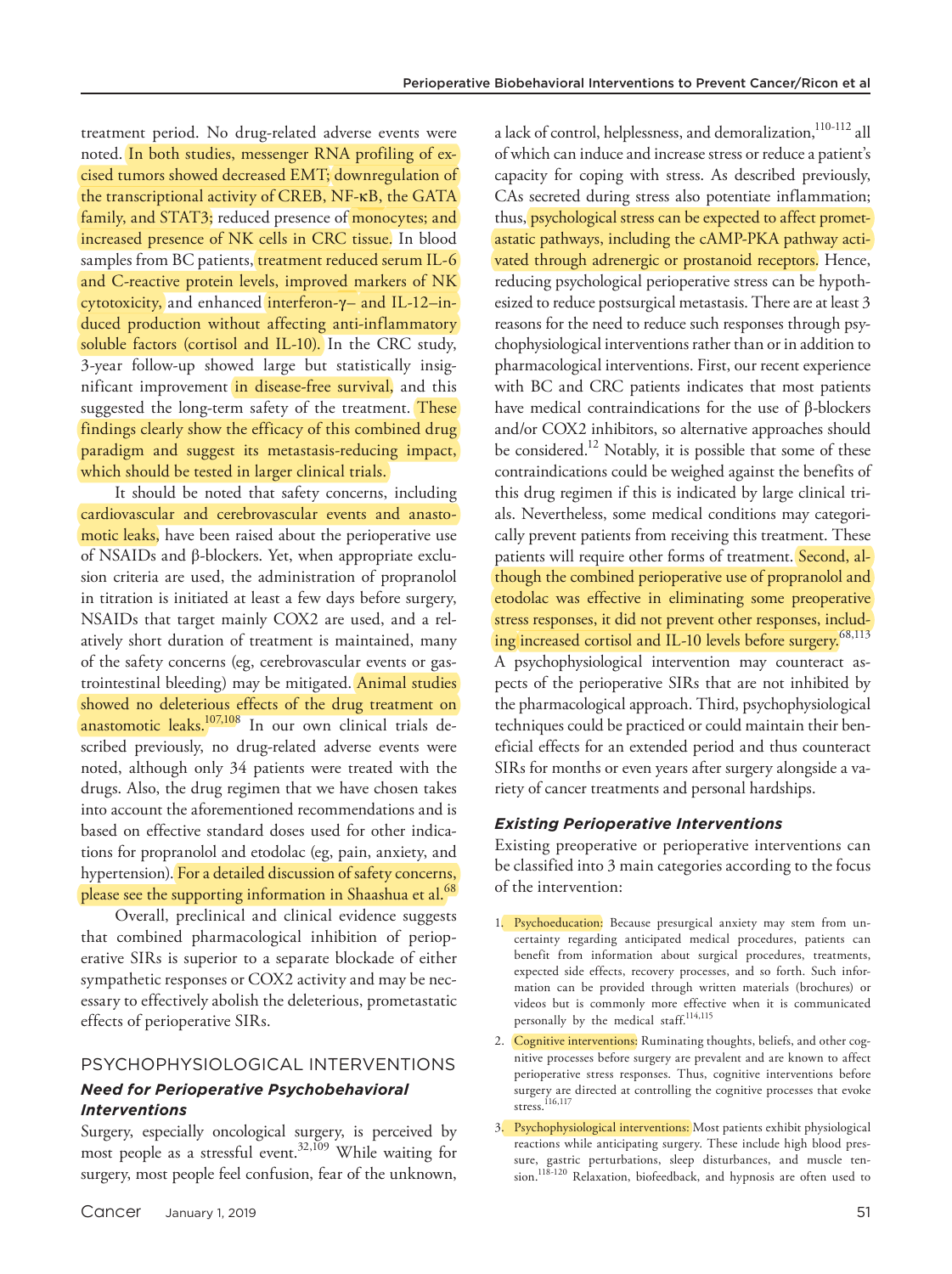alleviate these symptoms by reducing physiological responses and consequently reducing perceived stress. Hypnosis before breast biopsy was found to decrease postsurgical pain and distress.<sup>121,122</sup>

Importantly, adopting individualized preoperative interventions to the unique characteristics of each patient and his or her coping style has been shown by several studies to be more effective than fit-all standard interventions.123-125 For example, some patients have the need to understand and choose specific medical procedures, whereas others prefer to be uninvolved.<sup>126,127</sup>

### *Why Are Perioperative Psychophysiological Interventions Not a Medical Routine?*

Psychological interventions for cancer patients were found to be effective in improving both their psychological status and their immunological status.128,129 However, only a few studies have reported long-term cancer outcomes of psychological interventions $13$  despite decades of attempts, with some reporting positive survival outcomes,<sup>124,130-134</sup> whereas others have not.<sup>135-139</sup> Hence, it is not clear whether such interventions can indeed affect long-term cancer outcomes. We hypothesize that the scarcity of positive impacts of psychological interventions on long-term cancer outcomes is due to several reasons. These reasons include the following: 1) the intervention is initiated weeks or months after surgery rather than before it, so the critical perioperative period is not addressed; 2) there is a large variance in individuals' modes of stress responses, which are less likely to be addressed with the common group therapy approach; and 3) there is a need for pharmacological treatments during surgery to overcome the impact of tissue damage and other intraoperative procedures that may mask the beneficial effects of stress-reducing psychophysiological interventions.

## *Pilot Study of an Integrated, Tailored Perioperative Psychophysiological Approach*

We are currently engaging in studying the effect of a psychophysiological intervention in BC patients, which will start approximately 3 weeks before surgery (on the preoperative preparation day) and will last until pathology results are reported to the patient (approximately 3 weeks postoperatively).<sup>140</sup> The intervention will include 3 to 5 face-to-face meetings with a psychologist as well as biweekly phone calls during which the various stressors that each woman confronts will be addressed in an individualized manner. In addition, patients without contraindications to propranolol and etodolac will be treated either with these medications or with a placebo (for 11 perioperative days beginning 5 days before surgery); this

will test the efficacy of the aforementioned psychophysiological interventions with and without a pharmacological perioperative approach. It is hoped that beyond the improvement in women's well-being, the immediate and long-lasting stress-reducing effects of such a psychophysiological intervention may improve cancer outcomes.

In conclusion, we have found that

- The short perioperative period is critical in determining long-term cancer outcomes but rarely is exploited for antimetastatic therapy.
- Within the perioperative timeframe, stress and inflammatory responses synergistically promote metastasis, which accounts for the great majority of cancer-related deaths.
- On the basis of ample translational studies and recent clinical trials, the combined perioperative pharmacological blockade of β-adrenergic and COX2 signaling and/or alternative stress-reducing psychophysiological interventions seem promising for improving long-term cancer outcomes.
- These stress and inflammation–reducing interventions could transform the perioperative timeframe from being a catalyst of metastatic progression to an opportunity for arresting and/or eliminating residual disease, potentially saving patients' lives through the use of safe and inexpensive treatments.

#### FUNDING SUPPORT

This work was supported by National Cancer Institute/National Institutes of Health grants (CA125456 and CA172138 to Shamgar Ben-Eliyahu).

# CONFLICT OF INTEREST DISCLOSURES

The authors made no disclosures.

#### **REFERENCES**

- 1. Ferlay J, Soerjomataram I, Dikshit R, et al. Cancer incidence and mortality worldwide: sources, methods and major patterns in GLOBOCAN 2012. *Int J Cancer*. 2015;136:E359-E386.
- 2. World Health Organization. Cancer: key facts. [https://www.who.](https://www.who.int/mediacentre/factsheets/fs297/en/) [int/mediacentre/factsheets/fs297/en/](https://www.who.int/mediacentre/factsheets/fs297/en/). Accessed December 15, 2017.
- 3. Office for National Statistics. Population estimates for UK, England and Wales, Scotland and Northern Ireland. [https://](https://www.ons.gov.uk/peoplepopulationandcommunity/populationandmigration/populationestimates/datasets/populationestimatesforukenglandandwalesscotlandandnorthernireland) [www.ons.gov.uk/peoplepopulationandcommunity/population](https://www.ons.gov.uk/peoplepopulationandcommunity/populationandmigration/populationestimates/datasets/populationestimatesforukenglandandwalesscotlandandnorthernireland)[andmigration/populationestimates/datasets/populationestimates](https://www.ons.gov.uk/peoplepopulationandcommunity/populationandmigration/populationestimates/datasets/populationestimatesforukenglandandwalesscotlandandnorthernireland)[forukenglandandwalesscotlandandnorthernireland](https://www.ons.gov.uk/peoplepopulationandcommunity/populationandmigration/populationestimates/datasets/populationestimatesforukenglandandwalesscotlandandnorthernireland). Accessed December 15, 2017.
- 4. US Census Bureau PD. Annual estimates of the resident population for incorporated places of 50,000 or more. [https://factfinder.](https://factfinder.census.gov/faces/tableservices/jsf/pages/productview.xhtml?src=bkmk) [census.gov/faces/tableservices/jsf/pages/productview.xhtml?src=b](https://factfinder.census.gov/faces/tableservices/jsf/pages/productview.xhtml?src=bkmk)[kmk.](https://factfinder.census.gov/faces/tableservices/jsf/pages/productview.xhtml?src=bkmk) Accessed December 15, 2017.
- 5. Wikipedia. List of U.S. states and territories by population. [https://](https://en.wikipedia.org/wiki/List_of_U.S._states_and_territories_by_) [en.wikipedia.org/wiki/List\\_of\\_U.S.\\_states\\_and\\_territories\\_](https://en.wikipedia.org/wiki/List_of_U.S._states_and_territories_by_) [by\\_](https://en.wikipedia.org/wiki/List_of_U.S._states_and_territories_by_)<population>. Accessed August 14, 2018.
- 6. Wikipedia. Member state of the European Union. [https://](https://en.wikipedia.org/wiki/Member_state_of_the_European_) [en.wikipedia.org/wiki/Member\\_state\\_of\\_the\\_European\\_](https://en.wikipedia.org/wiki/Member_state_of_the_European_)<Union>. Accessed August 14, 2018.
- 7. Mehlen P, Puisieux A. Metastasis: a question of life or death. *Nat Rev Cancer*. 2006;6:449-458.
- 8. Sleeman J, Steeg PS. Cancer metastasis as a therapeutic target. *Eur J Cancer*. 2010;46:1177-1180.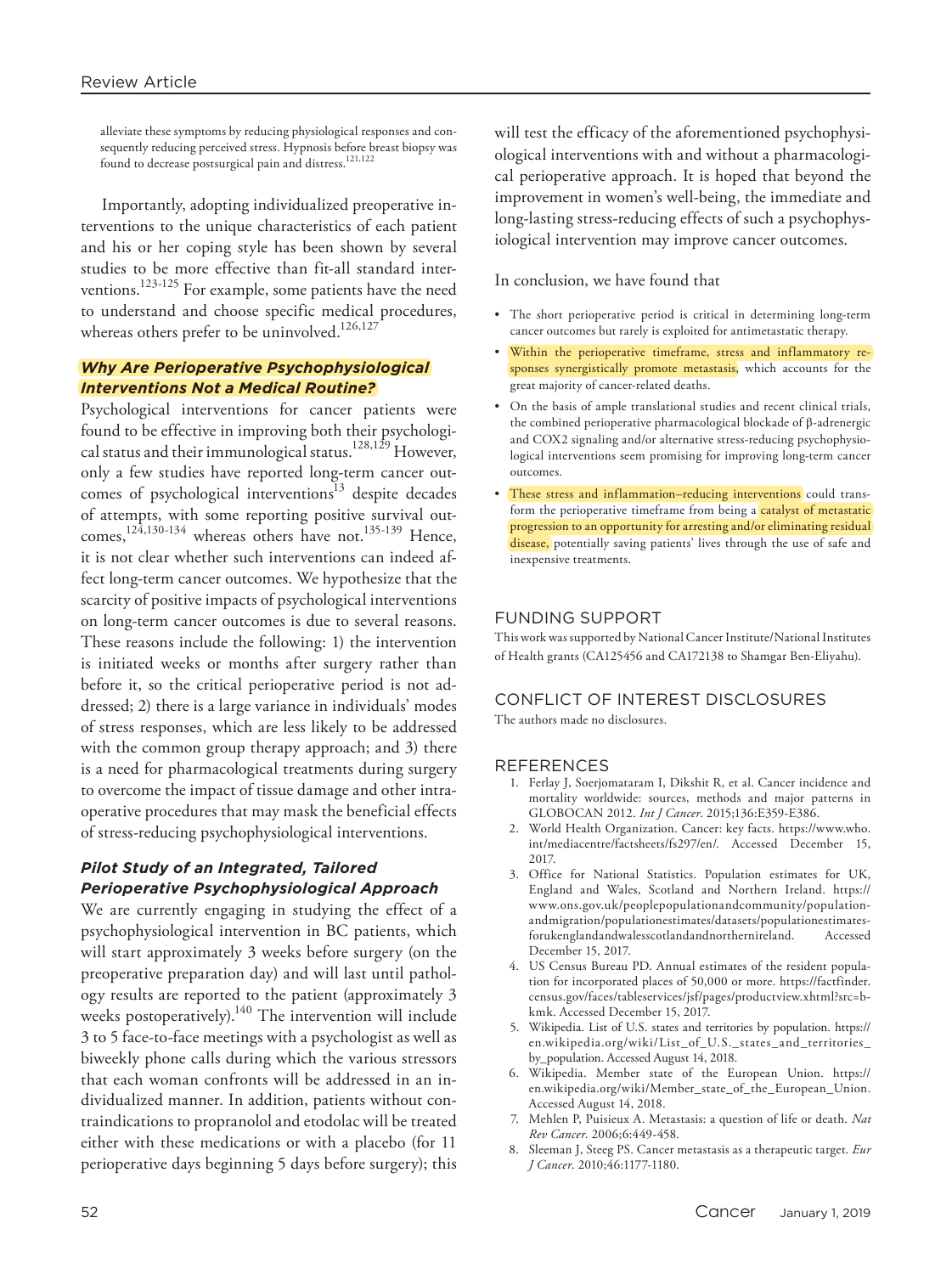- 9. Neeman E, Ben-Eliyahu S. Surgery and stress promote cancer metastasis: new outlooks on perioperative mediating mechanisms and immune involvement. *Brain Behav Immun*. 2013;30(suppl):S32-S40.
- 10. Retsky M, Demicheli R, Hrushesky WJ, et al. Reduction of breast cancer relapses with perioperative non-steroidal anti-inflammatory drugs: new findings and a review. *Curr Med Chem*. 2013;20:4163-4176.
- 11. Forget P, Bentin C, Machiels JP, Berliere M, Coulie PG, De Kock M. Intraoperative use of ketorolac or diclofenac is associated with improved disease-free survival and overall survival in conservative breast cancer surgery. *Br J Anaesth*. 2014;113(suppl 1):i82-i87.
- 12. Horowitz M, Neeman E, Sharon E, Ben-Eliyahu S. Exploiting the critical perioperative period to improve long-term cancer outcomes. *Nat Rev Clin Oncol*. 2015;12:213-226.
- 13. Lutgendorf SK, Andersen BL. Biobehavioral approaches to cancer progression and survival: mechanisms and interventions. *Am Psychol*. 2015;70:186-197.
- 14. Ricon I, Hiller JG, Ben-Eliyahu S. The combined blockade of β-adrenoceptor and COX-2 during the perioperative period to improve long-term cancer outcomes. *Int Anesthesiol Clin*. 2016;54:72-91.
- 15. Riedel B, Sloan E, Forget P. Long-term consequences of the acute neural-inflammatory stress response in the cancer surgical patient: new findings and perspectives. *Int Anesthesiol Clin*. 2016;54:58-71.
- 16. Dubowitz JA, Sloan EK, Riedel BJ. Implicating anaesthesia and the perioperative period in cancer recurrence and metastasis. *Clin Exp Metastasis.* 2017:1-12.
- 17. Hiller J, Schier R, Riedel B. Perioperative biologic perturbation and cancer surgery: targeting the adrenergic-inflammatory response and microcirculatory dysregulation. In: Retsky MW, Demicheli R, eds. Perioperative Inflammation as Triggering Origin of Metastasis Development. New York, NY: Springer; 2017:83-107.
- 18. Rosenne E, Sorski L, Shaashua L, et al. In vivo suppression of NK cell cytotoxicity by stress and surgery: glucocorticoids have a minor role compared to catecholamines and prostaglandins. *Brain Behav Immun*. 2014;37:207-219.
- 19. Ben-Eliyahu S, Page GG, Yirmiya R, Shakhar G. Evidence that stress and surgical interventions promote tumor development by suppressing natural killer cell activity. *Int J Cancer*. 1999;80:880-888.
- 20. Afsharimani B, Doornebal CW, Cabot PJ, Hollmann MW, Parat MO. Comparison and analysis of the animal models used to study the effect of morphine on tumour growth and metastasis. *Br J Pharmacol*. 2015;172:251-259.
- 21. Shavit Y, Ben-Eliyahu S, Zeidel A, Beilin B. Effects of fentanyl on natural killer cell activity and on resistance to tumor metastasis in rats. *Dose and timing study. Neuroimmunomodulation*. 2004;11:255-260.
- 22. Sorski L, Melamed R, Matzner P, et al. Reducing liver metastases of colon cancer in the context of extensive and minor surgeries through β-adrenoceptors blockade and COX2 inhibition. *Brain Behav Immun*. 2016;58:91-98.
- 23. Sorski L, Levi B, Shaashua L, et al. The impact of surgical extent and sex on the hepatic metastasis of colon cancer. *Surg Today*. 2014;44:1925-1934.
- 24. Shaashua L, Satchi-Fainaro R, Sloan E, Ben-Eliyahu S. Surgical excision of a primary tumor enhances spontaneous metastasis of breast cancer through COX-2 and b-adrenergic pathways. 2015.
- 25. Ben-Eliyahu S, Shakhar G, Rosenne E, Levinson Y, Beilin B. Hypothermia in barbiturate-anesthetized rats suppresses natural killer cell activity and compromises resistance to tumor metastasis a role for adrenergic mechanisms. *Anesthesiol: J Am Soc Anesthesiol*. 1999;91:732.
- 26. Atzil S, Arad M, Glasner A, et al. Blood transfusion promotes cancer progression: a critical role for aged erythrocytes. *Anesthesiology*. 2008;109:989-997.
- 27. Page GG, Ben-Eliyahu S. The immune-suppressive nature of pain. *Semin Oncol Nurs*. 1997;13:10-15.
- 28. Caprotti R, Brivi F, Fumagalli L, et al. Free-from-progression period and overall short preoperative immunotherapy with IL-2 increases the survival of pancreatic cancer patients treated with macroscopically radical surgery. *Anticancer Res*. 2008;28:1951-1954.
- 29. Brivio F, Fumagalli L, Lissoni P, et al. Pre-operative immunoprophylaxis with interleukin-2 may improve prognosis in radical surgery for colorectal cancer stage B-C. *Anticancer Res*. 2006;26:599-603.
- 30. Badwe R, Hawaldar R, Parmar V, et al. Single-injection depot progesterone before surgery and survival in women with operable breast cancer: a randomized controlled trial. *J Clin Oncol*. 2011;29:2845-2851.
- 31. Buggy DJ. Anesthesia, analgesia, and perioperative intervention in cancer surgery: the potential to influence outcome. *Int Anesthesiol Clin*. 2016;54:1-3.
- 32. Garssen B, Boomsma MF, Beelen RH. Psychological factors in immunomodulation induced by cancer surgery: a review. *Biol Psychol*. 2010;85:1-13.
- 33. Neeman E, Zmora O, Ben-Eliyahu S. A new approach to reducing postsurgical cancer recurrence: perioperative targeting of catecholamines and prostaglandins. *Clin Cancer Res*. 2012;18:4895-4902.
- 34. Tohme S, Simmons RL, Tsung A. Surgery for cancer: a trigger for metastases. *Cancer Res*. 2017;77:1548-1552.
- 35. Hiller JG, Perry NJ, Poulogiannis G, Riedel B, Sloan EK. Perioperative events influence cancer recurrence risk after surgery. *Nat Rev Clin Oncol*. 2018;15:205-218.
- 36. Haldar R, Ben Eliyahu S. Reducing the risk of post-surgical cancer recurrence: a perioperative anti-inflammatory anti-stress approach. *Future Oncol*. 2018;14:1017-1021.
- 37. Fisher B, Gunduz N, Coyle J, Rudock C, Saffer E. Presence of a growth-stimulating factor in serum following primary tumor removal in mice. *Cancer Res*. 1989;49:1996-2001.
- 38. Inbar S, Neeman E, Avraham R, Benish M, Rosenne E, Ben-Eliyahu S. Do stress responses promote leukemia progression? An animal study suggesting a role for epinephrine and prostaglandin-E-2 through reduced NK activity. *PLoS One*. 2011;6:e19246.
- 39. Lutgendorf SK, Cole S, Costanzo E, et al. Stress-related mediators stimulate vascular endothelial growth factor secretion by two ovarian cancer cell lines. *Clin Cancer Res*. 2003;9:4514-4521.
- 40. Nagaraja AS, Dorniak PL, Sadaoui NC, et al. Sustained adrenergic signaling leads to increased metastasis in ovarian cancer via increased PGE2 synthesis. *Oncogene*. 2016;35:2390-2397.
- 41. Shakhar G, Ben-Eliyahu S. Potential prophylactic measures against postoperative immunosuppression: could they reduce recurrence rates in oncological patients? *Ann Surg Oncol*. 2003;10:972-992.
- 42. Shaashua L, Sloan E, Satchi-Fainaro R, Ben-Eliyahu S. Promotion of micrometastases by primary tumor secretome, and the deleterious effects of inflammatory surgical-stress responses on dormant metastases. *Brain Behav Immun*. 2016;57:e26-e27.
- 43. Cata JP, Guerra CE, Chang GJ, Gottumukkala V, Joshi GP. Nonsteroidal anti-inflammatory drugs in the oncological surgical population: beneficial or harmful? A systematic review of the literature. *Br J Anaesth*. 2017;119:750-764.
- 44. Biki B, Mascha E, Moriarty DC, Fitzpatrick JM, Sessler DI, Buggy DJ. Anesthetic technique for radical prostatectomy surgery affects cancer recurrence: a retrospective analysis. *Anesthesiology*. 2008;109:180-187.
- 45. Exadaktylos AK, Buggy DJ, Moriarty DC, Mascha E, Sessler DI. Can anesthetic technique for primary breast cancer surgery affect recurrence or metastasis? *Anesthesiology*. 2006;105:660-664.
- 46. Tohme S, Yazdani HO, Al-Khafaji AB, et al. Neutrophil extracellular traps promote the development and progression of liver metastases after surgical stress. *Cancer Res*. 2016;76:1367-1380.
- 47. Hiller J, Brodner G, Gottschalk A. Understanding clinical strategies that may impact tumour growth and metastatic spread at the time of cancer surgery. *Best Pract Res Clin Anaesthesiol*. 2013;27:427-439.
- 48. Dhabhar FS. Effects of stress on immune function: the good, the bad, and the beautiful. *Immunol Res*. 2014;58:193-210.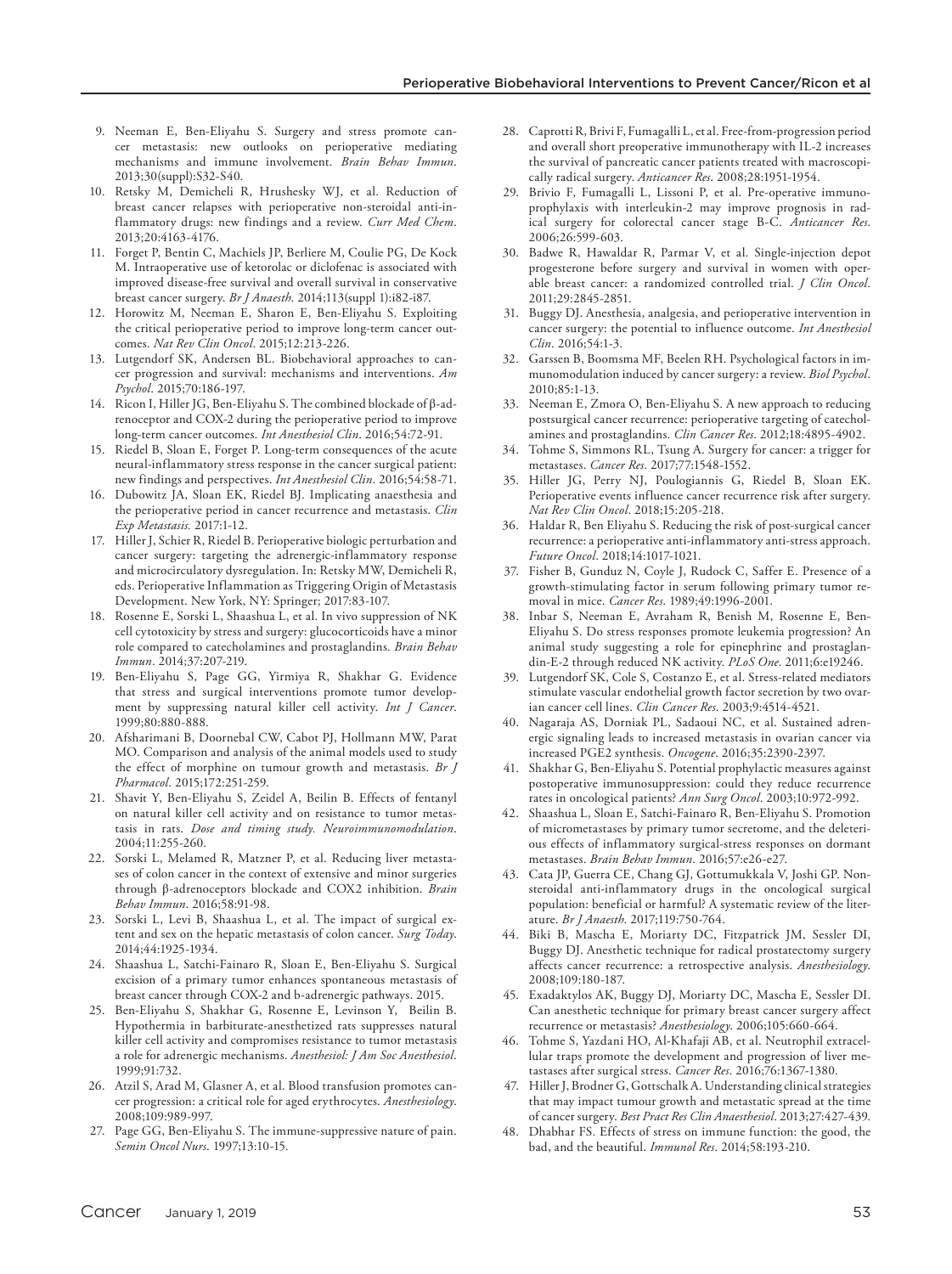- 49. Cole SW, Sood AK. Molecular pathways: beta-adrenergic signaling in cancer. *Clin Cancer Res*. 2012;18:1201-1206.
- 50. Padro CJ, Sanders VM. Neuroendocrine regulation of inflammation. *Semin Immunol*. 2014;26:357-368.
- 51. Wu WK, Sung JJ, Lee CW, Yu J, Cho CH. Cyclooxygenase-2 in tumorigenesis of gastrointestinal cancers: an update on the molecular mechanisms. *Cancer Lett*. 2010;295:7-16.
- 52. Nagaraja AS, Sadaoui NC, Lutgendorf SK, Ramondetta LM, Sood AK. Beta-blockers: a new role in cancer chemotherapy? *Expert Opin Investig Drugs*. 2013;22:1359-1363.
- 53. Shakhar G, Ben-Eliyahu S. In vivo beta-adrenergic stimulation suppresses natural killer activity and compromises resistance to tumor metastasis in rats. *J Immunol*. 1998;160:3251-3258.
- 54. Cole SW, Nagaraja AS, Lutgendorf SK, Green PA, Sood AK. Sympathetic nervous system regulation of the tumour microenvironment. *Nat Rev Cancer*. 2015;15:563-572.
- 55. Landmann R. Beta-adrenergic receptors in human leukocyte subpopulations. *Eur J Clin Invest*. 1992;22(suppl 1):30-36.
- 56. Thaker PH, Sood AK. Neuroendocrine influences on cancer biology. *Semin Cancer Biol*. 2008;18:164-170.
- 57. Zalli A, Bosch JA, Goodyear O, et al. Targeting β2 adrenergic receptors regulate human T cell function directly and indirectly. *Brain Behav Immun*. 2015;45:211-218.
- 58. Armaiz-Pena GN, Cole SW, Lutgendorf SK, Sood AK. Neuroendocrine influences on cancer progression. *Brain Behav Immun*. 2013;30(suppl):S19-S25.
- 59. Sanders VM. The β2-adrenergic receptor on T and B lymphocytes: do we understand it yet? *Brain Behav Immun*. 2012;26:195-200.
- 60. Chang A, Le CP, Walker AK, et al. β2-Adrenoceptors on tumor cells play a critical role in stress-enhanced metastasis in a mouse model of breast cancer. *Brain Behav Immun*. 2016;57:106-115.
- 61. Park JY, Pillinger MH, Abramson SB. Prostaglandin E2 synthesis and secretion: the role of PGE2 synthases. *Clin Immunol*. 2006;119:229-240.
- 62. Todoric J, Antonucci L, Karin M. Targeting inflammation in cancer prevention and therapy. *Cancer Prev Res (Phila)*. 2016;9:895-905.
- 63. Umar A, Steele VE, Menter DG, Hawk ET. Mechanisms of nonsteroidal anti-inflammatory drugs in cancer prevention. *Semin Oncol*. 2016;43:65-77.
- 64. Muthuswamy R, Okada NJ, Jenkins FJ, et al. Epinephrine promotes COX-2–dependent immune suppression in myeloid cells and cancer tissues. *Brain Behav Immun*. 2017;62:78-86.
- 65. Schlereth T, Birklein F. The sympathetic nervous system and pain. *Neuromolecular Med*. 2008;10:141-147.
- 66. Glasner A, Avraham R, Rosenne E, et al. Improving survival rates in two models of spontaneous postoperative metastasis in mice by combined administration of a beta-adrenergic antagonist and a cyclooxygenase-2 inhibitor. *J Immunol*. 2010;184:2449-2457.
- 67. Benish M, Bartal I, Goldfarb Y, et al. Perioperative use of β-blockers and COX-2 inhibitors may improve immune competence and reduce the risk of tumor metastasis. *Ann Surg Oncol*. 2008;15:2042-2052.
- 68. Shaashua L, Shabat-Simon M, Haldar R, et al. Perioperative COX-2 and β-adrenergic blockade improves metastatic biomarkers in breast cancer patients in a phase-II randomized trial. *Clin Cancer Res*. 2017;23:4651-4661.
- 69. Bosch JA, Berntson GG, Cacioppo JT, Marucha PT. Differential mobilization of functionally distinct natural killer subsets during acute psychologic stress. *Psychosom Med*. 2005;67:366-375.
- 70. Carroll JE, Low CA, Prather AA, et al. Negative affective responses to a speech task predict changes in interleukin (IL)-6. *Brain Behav Immun*. 2011;25:232-238.
- 71. Breen MS, Beliakova-Bethell N, Mujica-Parodi LR, et al. Acute psychological stress induces short-term variable immune response. *Brain Behav Immun*. 2016;53:172-182.
- 72. Bartal I, Melamed R, Greenfeld K, et al. Immune perturbations in patients along the perioperative period: alterations in cell surface markers and leukocyte subtypes before and after surgery. *Brain Behav Immun*. 2010;24:376-386.
- 73. Sood A, Lutgendorf S, Cole S. Neuroendocrine regulation of cancer progression: I. *Biological mechanisms and clinical relevance. Psychoneuroimmunology*. 2007;4:233-250.
- 74. McCarty MF. A role for cAMP-driven transactivation of EGFR in cancer aggressiveness—therapeutic implications. *Med Hypotheses*. 2014;83:142-147.
- 75. Jayatilaka H, Tyle P, Chen JJ, et al. Synergistic IL-6 and IL-8 paracrine signalling pathway infers a strategy to inhibit tumour cell migration. *Nat Commun*. 2017;8:15584.
- 76. Kirane A, Toombs JE, Larsen JE, et al. Epithelial-mesenchymal transition increases tumor sensitivity to COX-2 inhibition by apricoxib. *Carcinogenesis*. 2012;33:1639-1646.
- 77. Armaiz-Pena GN, Gonzalez-Villasana V, Nagaraja AS, et al. Adrenergic regulation of monocyte chemotactic protein 1 leads to enhanced macrophage recruitment and ovarian carcinoma growth. *Oncotarget*. 2015;6:4266-4273.
- 78. Kim TH, Rowat AC, Sloan EK. Neural regulation of cancer: from mechanobiology to inflammation. *Clin Transl Immunology*. 2016;5:e78.
- 79. Lamkin DM, Ho HY, Ong TH, et al. β-Adrenergic–stimulated macrophages: comprehensive localization in the M1–M2 spectrum. *Brain Behav Immun*. 2016;57:338-346.
- 80. Luan B, Yoon YS, Le Lay J, Kaestner KH, Hedrick S, Montminy M. CREB pathway links PGE2 signaling with macrophage polarization. *Proc Natl Acad Sci U S A*. 2015;112:15642-15647.
- 81. Sloan EK, Priceman SJ, Cox BF, et al. The sympathetic nervous system induces a metastatic switch in primary breast cancer. *Cancer Res*. 2010;70:7042-7052.
- 82. Nguyen KD, Qiu Y, Cui X, et al. Alternatively activated macrophages produce catecholamines to sustain adaptive thermogenesis. *Nature*. 2011;480:104-108.
- 83. Flierl MA, Rittirsch D, Nadeau BA, et al. Phagocyte-derived catecholamines enhance acute inflammatory injury. *Nature*. 2007;449:721-725.
- 84. Le CP, Nowell CJ, Kim-Fuchs C, et al. Chronic stress in mice remodels lymph vasculature to promote tumour cell dissemination. *Nat Commun*. 2016;7:10634.
- 85. Kolmus K, Tavernier J, Gerlo S. β2-Adrenergic receptors in immunity and inflammation: stressing NF-κB. *Brain Behav Immun*. 2015;45:297-310.
- 86. Yakar I, Melamed R, Shakhar G, et al. Prostaglandin E-2 suppresses NK activity in vivo and promotes postoperative tumor metastasis in rats. *Ann Surg Oncol*. 2003;10:469-479.
- 87. Sharma D, Brummel-Ziedins KE, Bouchard BA, Holmes CE. Platelets in tumor progression: a host factor that offers multiple potential targets in the treatment of cancer. *J Cell Physiol*. 2014;229:1005-1015.
- 88. Sloan EK, Capitanio JP, Tarara RP, Mendoza SP, Mason WA, Cole SW. Social stress enhances sympathetic innervation of primate lymph nodes: mechanisms and implications for viral pathogenesis. *J Neurosci*. 2007;27:8857-8865.
- 89. Melamed R, Rosenne E, Shakhar K, Schwartz Y, Abudarham N, Ben-Eliyahu S. Marginating pulmonary-NK activity and resistance to experimental tumor metastasis: suppression by surgery and the prophylactic use of a beta-adrenergic antagonist and a prostaglandin synthesis inhibitor. *Brain Behav Immun*. 2005;19:114-126.
- 90. Choy C, Raytis JL, Smith DD, et al. Inhibition of β2-adrenergic receptor reduces triple-negative breast cancer brain metastases: the potential benefit of perioperative β-blockade. *Oncol Rep*. 2016;35:3135-3142.
- 91. Jang HI, Lim SH, Lee YY, et al. Perioperative administration of propranolol to women undergoing ovarian cancer surgery: a pilot study. *Obstet Gynecol Sci*. 2017;60:170-177.
- 92. Al-Niaimi A, Dickson EL, Albertin C, et al. The impact of perioperative β blocker use on patient outcomes after primary cytoreductive surgery in high-grade epithelial ovarian carcinoma. *Gynecol Oncol*. 2016;143:521-525.
- 93. Cata JP, Villarreal J, Keerty D, et al. Perioperative beta-blocker use and survival in lung cancer patients. *J Clin Anesth*. 2014;26:106-117.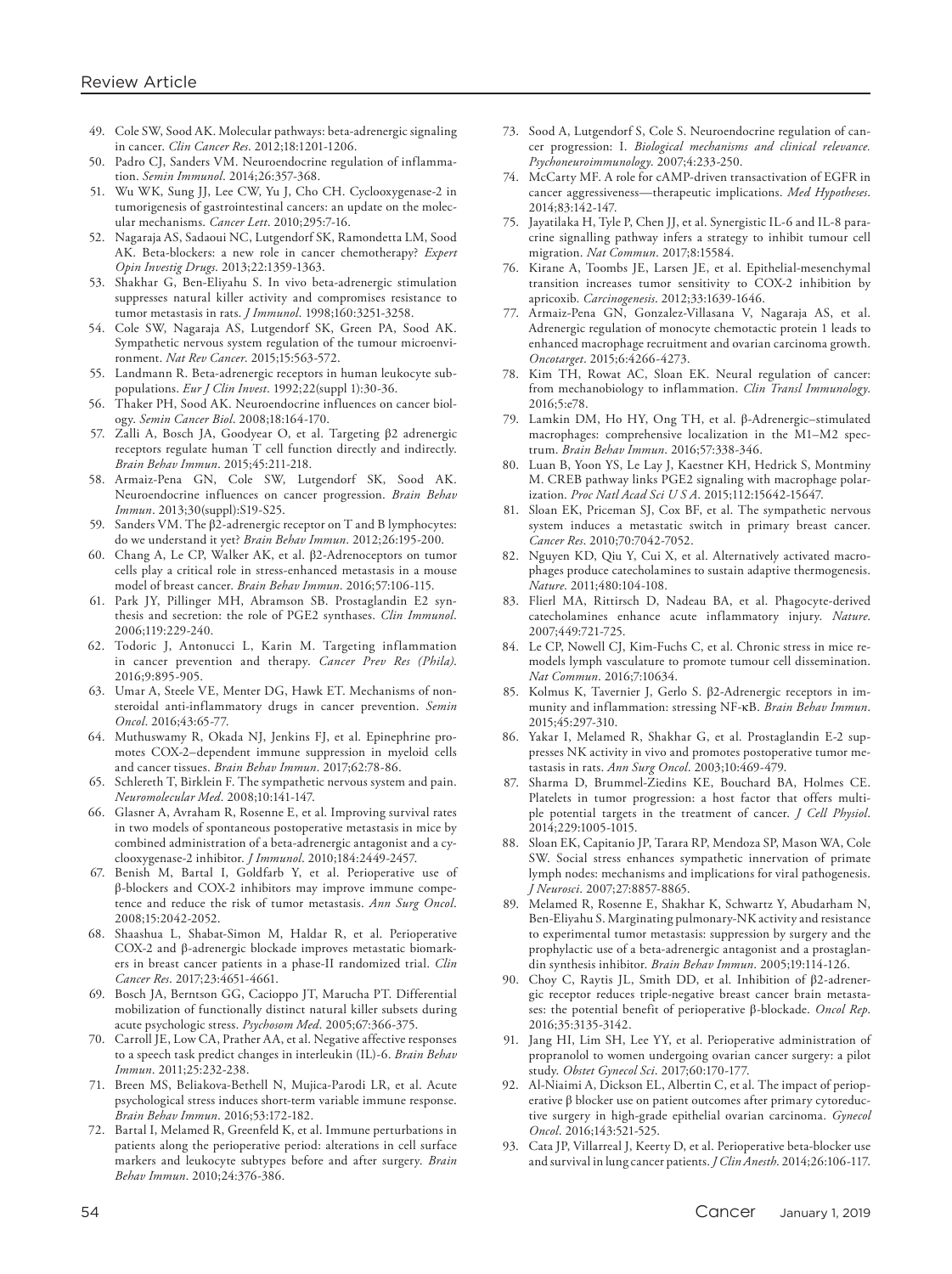- 94. Heitz F, Hengsbach A, Harter P, et al. Intake of selective beta blockers has no impact on survival in patients with epithelial ovarian cancer. *Gynecol Oncol*. 2017;144:181-186.
- 95. Patrignani P, Sacco A, Sostres C, et al. Low-dose aspirin acetylates cyclooxygenase-1 in human colorectal mucosa: implications for the chemoprevention of colorectal cancer. *Clin Pharmacol Ther*. 2017;102:52-61.
- 96. Bibbins-Domingo K. Aspirin use for the primary prevention of cardiovascular disease and colorectal cancer: U.S. Preventive Services Task Force recommendation statement. *Ann Intern Med*. 2016;164:836-845.
- 97. Weberpals J, Jansen L, Carr PR, Hoffmeister M, Brenner H. Beta blockers and cancer prognosis—the role of immortal time bias: a systematic review and meta-analysis. *Cancer Treat Rev*. 2016;47:1-11.
- 98. Suissa S. Immortal time bias in pharmaco-epidemiology. *Am J Epidemiol*. 2008;167:492-499.
- 99. Renz BW, Mayer B, Macchini M, et al. Clinical impact of nonselective beta-blockers on survival in patients with pancreatic cancer-revival of well known drugs? *Pancreatology*. 2017;17:S32-S33.
- 100. Barron TI, Connolly RM, Sharp L, Bennett K, Visvanathan K. Beta blockers and breast cancer mortality: a population-based study. *J Clin Oncol*. 2011;29:2635-2644.
- 101. Pantziarka P, Sukhatme V, Bouche G, Meheus L, Sukhatme VP. Repurposing drugs in oncology (ReDO)—diclofenac as an anti-cancer agent. *Ecancermedicalscience*. 2016;10:610.
- 102. Hiller JG, Sampurno S, Millen R, et al. Impact of celecoxib on inflammation during cancer surgery: a randomized clinical trial. *Can J Anaesth*. 2017;64:497-505.
- 103. Ramondetta L, Hu W, Thaker P, et al. No need to stress: prospective clinical trial of adrenergic blockade during primary treatment in women with epithelial ovarian cancer. *Gynecol Oncol*. 2017;145:33-34.
- 104. Thaker P, Kuroki L, Hu W, et al. Overcoming stress effects: a prospective feasibility trial of beta-blockers with upfront ovarian cancer therapy. *Gynecol Oncol*. 2017;145:18.
- 105. Dood R, Nagaraja A, Lyons Y, et al. Knocking out stress: a systems-based identification of optimal drug combinations to improve ovarian cancer outcomes. *Gynecol Oncol*. 2017;145:15.
- 106. Haldar R, Ricon I, Cole S, Zmora O, Ben-Eliyahu S. Perioperative beta-adrenergic blockade and COX2 inhibition in colorectal cancer patients improves pro-metastatic indices in the excised tumor: EMT, tumor infiltrating lymphocytes (TILs), and gene regulatory pathways. *Brain Behav Immun*. 2017;66:e9.
- 107. Benjamin B, Hazut O, Shaashua L, et al. Effect of beta blocker combined with COX-2 inhibitor on colonic anastomosis in rats. *Int J Colorectal Dis*. 2010;25:1459-1464.
- 108. Hazut O, Shaashua L, Benish M, et al. The effect of beta-adrenergic blockade and COX-2 inhibition on healing of colon, muscle, and skin in rats undergoing colonic anastomosis. *Int J Clin Pharmacol Ther*. 2011;49:545-554.
- 109. Lutgendorf SK, Lang EV, Berbaum KS, et al. Effects of age on responsiveness to adjunct hypnotic analgesia during invasive medical procedures. *Psychosom Med*. 2007;69:191-199.
- 110. Stark DP, House A. Anxiety in cancer patients. *Br J Cancer*. 2000;83:1261-1267.
- 111. Angelino AF, Treisman GJ. Major depression and demoralization in cancer patients: diagnostic and treatment considerations. *Support Care Cancer*. 2001;9:344-349.
- 112. Gouin JP, Kiecolt-Glaser JK. The impact of psychological stress on wound healing: methods and mechanisms. *Immunol Allergy Clin North Am*. 2011;31:81-93.
- 113. Haldar R, Lavon H, Elbaz E, Rozen E, Shabat-Simon M, Ben-Eliyahu S. Breast cancer patients undergoing surgery and subjected to perioperative inhibition of COX-2 and β-adrenoceptor blockade: effects on number and cytotoxicity of circulating NK cells and their relations to cytokine levels [abstract 1856]. *Brain Behav Immun*. 2016;57:e41.
- 114. Williams PD, Valderrama DM, Gloria MD, et al. Effects of preparation for mastectomy/hysterectomy on women's post-operative self-care behaviors. *Int J Nurs Stud*. 1988;25:191-206.
- 115. Waller A, Forshaw K, Bryant J, Carey M, Boyes A, Sanson-Fisher R. Preparatory education for cancer patients undergoing surgery: a systematic review of volume and quality of research output over time. *Patient Educ Couns*. 2015;98:1540-1549.
- 116. Prokop A, Tubergen D, Pichlmaier H. Surgical therapy of colorectal cancer [in German]. *Der. Internist.*. 1991;32:335-347.
- 117. Contrada RJ, Goyal TM, Cather C, Rafalson L, Idler EL, Krause TJ. Psychosocial factors in outcomes of heart surgery: the impact of religious involvement and depressive symptoms. *Health Psychol*. 2004;23:227-238.
- 118. Carr E, Brockbank K, Allen S, Strike P. Patterns and frequency of anxiety in women undergoing gynaecological surgery. *J Clin Nurs*. 2006;15:341-352.
- 119. Scott A. Managing anxiety in ICU patients: the role of pre-operative information provision. *Nurs Crit Care*. 2004;9:72-79.
- 120. Pritchard MJ. Identifying and assessing anxiety in pre-operative patients. *Nurs Stand*. 2009;23:35-40.
- 121. Montgomery GH, Bovbjerg DH, Schnur JB, et al. A randomized clinical trial of a brief hypnosis intervention to control side effects in breast surgery patients. *J Natl Cancer Inst*. 2007;99:1304-1312.
- 122. Enqvist B, Bjorklund C, Engman M, Jakobsson J. Preoperative hypnosis reduces postoperative vomiting after surgery of the breasts. A prospective, randomized and blinded study. *Acta Anaesthesiol Scand*. 1997;41:1028-1032.
- 123. Webne S. Preparation for surgery. In: Goreczny AJ, ed. Handbook of Health and Rehabilitation Psychology. New York, NY: Mental Health Association; 1995:291-306.
- 124. Fry P, Wong PT. Pain management training in the elderly: matching interventions with subjects' coping styles. *Stress Health*. 1991;7:93-98.
- 125. Livingstone-Oren M, Jacoby R. Avitsur R. The Effect of Psychological Preparation, Adapted to the Patient, Prior to Gynecological Surgery, on Immunological Endocrinology and Psychological Indicators. *Tel Aviv, Israel: Academic College of Tel-Aviv–Yaffo*. 2009.
- 126. Miller SM. Monitoring versus blunting styles of coping with cancer influence the information patients want and need about their disease. Implications for cancer screening and management. *Cancer*. 1995;76:167-177.
- 127. Shelley M, Pakenham K. The effects of preoperative preparation on postoperative outcomes: the moderating role of control appraisals. *Health Psychol*. 2007;26:183.
- 128. Lutgendorf SK, Mullen-Houser E, Russell D, et al. Preservation of immune function in cervical cancer patients during chemoradiation using a novel integrative approach. *Brain Behav Immun*. 2010;24:1231-1240.
- 129. Antoni MH, Lutgendorf SK, Blomberg B, et al. Cognitivebehavioral stress management reverses anxiety-related leukocyte transcriptional dynamics. *Biol Psychiatry*. 2012;71:366-372.
- 130. Kuchler T, Bestmann B, Rappat S, Henne-Bruns D, Wood-Dauphinee S. Impact of psychotherapeutic support for patients with gastrointestinal cancer undergoing surgery: 10-year survival results of a randomized trial. *J Clin Oncol*. 2007;25:2702-2708.
- 131. Stagl JM, Lechner SC, Carver CS, et al. A randomized controlled trial of cognitive-behavioral stress management in breast cancer: survival and recurrence at 11-year follow-up. *Breast Cancer Res Treat*. 2015;154:319-328.
- 132. Spiegel D, Bloom JR, Kraemer HC, Gottheil E. Effect of psychosocial treatment on survival of patients with metastatic breast cancer. *Lancet*. 1989;2:888-891.
- 133. Fawzy FI, Fawzy NW, Hyun CS, et al. Malignant melanoma. Effects of an early structured psychiatric intervention, coping, and affective state on recurrence and survival 6 years later. *Arch Gen Psychiatry*. 1993;50:681-689.
- 134. Andersen BL, Yang HC, Farrar WB, et al. Psychologic intervention improves survival for breast cancer patients: a randomized clinical trial. *Cancer*. 2008;113:3450-3458.